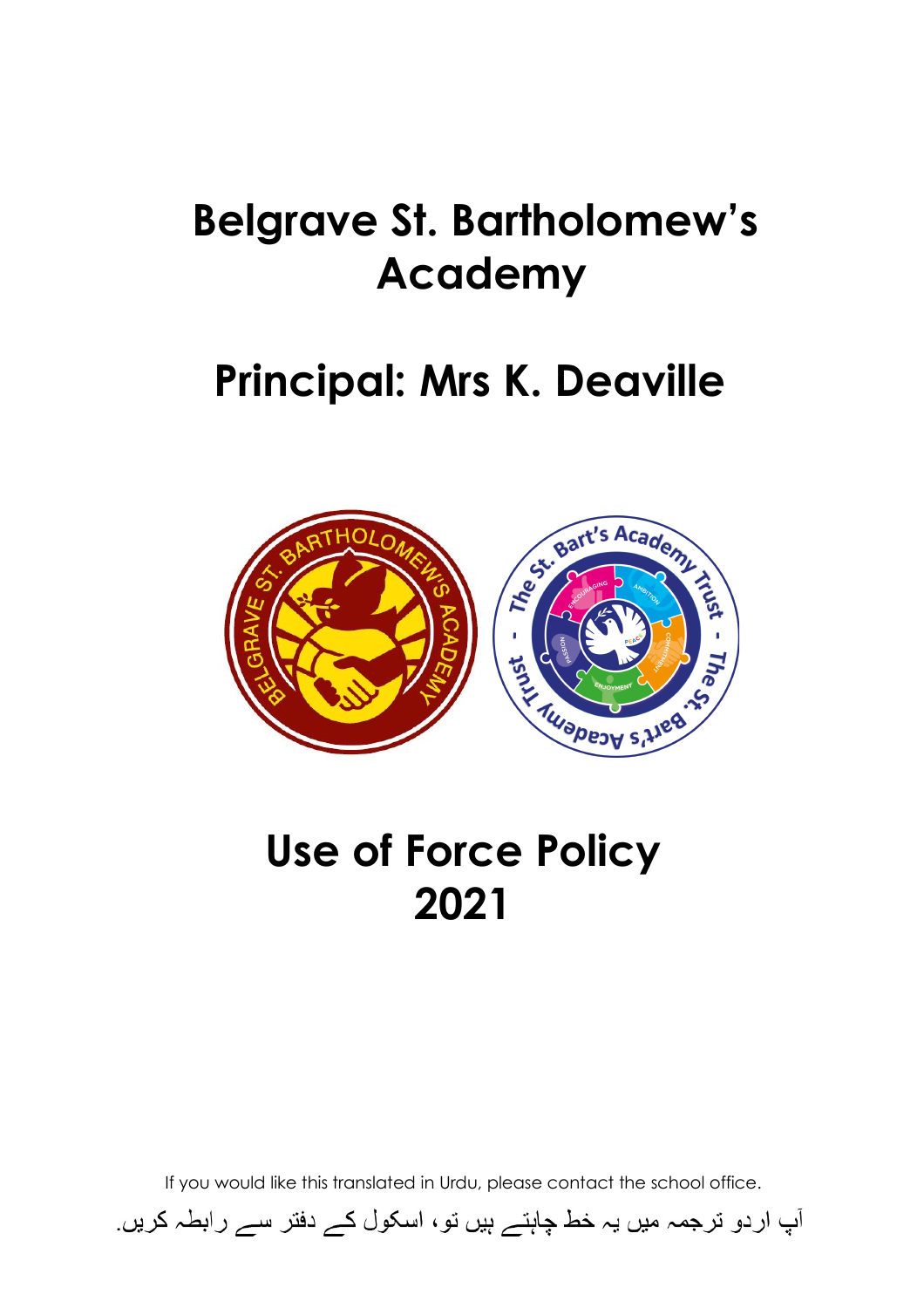### **USE OF FORCE POLICY**

Staff should also refer to the whole school Behaviour and Exclusion Policy.

#### **RATIONALE**

- To maintain the safety of pupils and staff.
- To prevent serious damage to property.

At Belgrave St. Bartholomew's Academy we believe that the use of reasonable force is only necessary to prevent a pupil from:

- Injuring themselves or others.
- Causing damage to property, including their own.
- Committing a criminal offence.

The use of physical restraint will always be a last resort. All other behavioural management strategies and the whole school behaviour policy will be used and followed before any form of physical intervention. The situation will be made as safe as possible and a member of the Senior Leadership Team (SLT) or a senior member of staff (Middle Leader/Extended Leadership Team) will be called to support and decide on the next course of action.

#### **OUR VISION AND VALUES**

"Being the best that we can be, together".

*"I can do all things through Him who strengthens me. Philippians 4:13"*

#### **Our CHERISH Values**

**C**reativity, **H**umanity, **E**nthusiasm, **R**espect, **I**ntegrity, **S**pirituality, **H**ard work

#### **MINIMISING THE NEED TO USE FORCE**

- At Belgrave St. Bartholomew's Academy we aim to create a learning environment that is calm, positive and caring.
- Our established CHERISH Values and our PSHE/SMSC and fundamental values permeate throughout designated PSHE sessions (Jigsaw curriculum), in crosscurricular activities and our clearly planned worship timetable.
- Force will only be used when the risks involved in doing so are outweighed by the risks involved when not using force.
- Strategies and techniques that may be required for an individual will be included in the pupil's Educational Healthcare Plan or Pupil Passport. Written guidelines on the use of positive handling techniques need to be agreed or approved by all relevant parties including parents or guardians.

#### **USING FORCE**

- The use of physical restraint will always be a last resort, it will always be the aim of staff to initially aim to de-escalate the situation.
- Force where used, should always be reasonable. There is no definition of 'reasonable force' it should always be proportional to the circumstances of the incident. It should only be used to control or restrain. It must therefore, be the minimum needed to achieve the desired result. Pupils safety is always paramount and at the forefront of decisions that are made.
- Staff should always avoid touching or holding a pupil in a way that might be considered inappropriate.
- In using physical restraint, the level and duration of the restraint will always be the minimum necessary to restore safety. In any action, due regard has to be